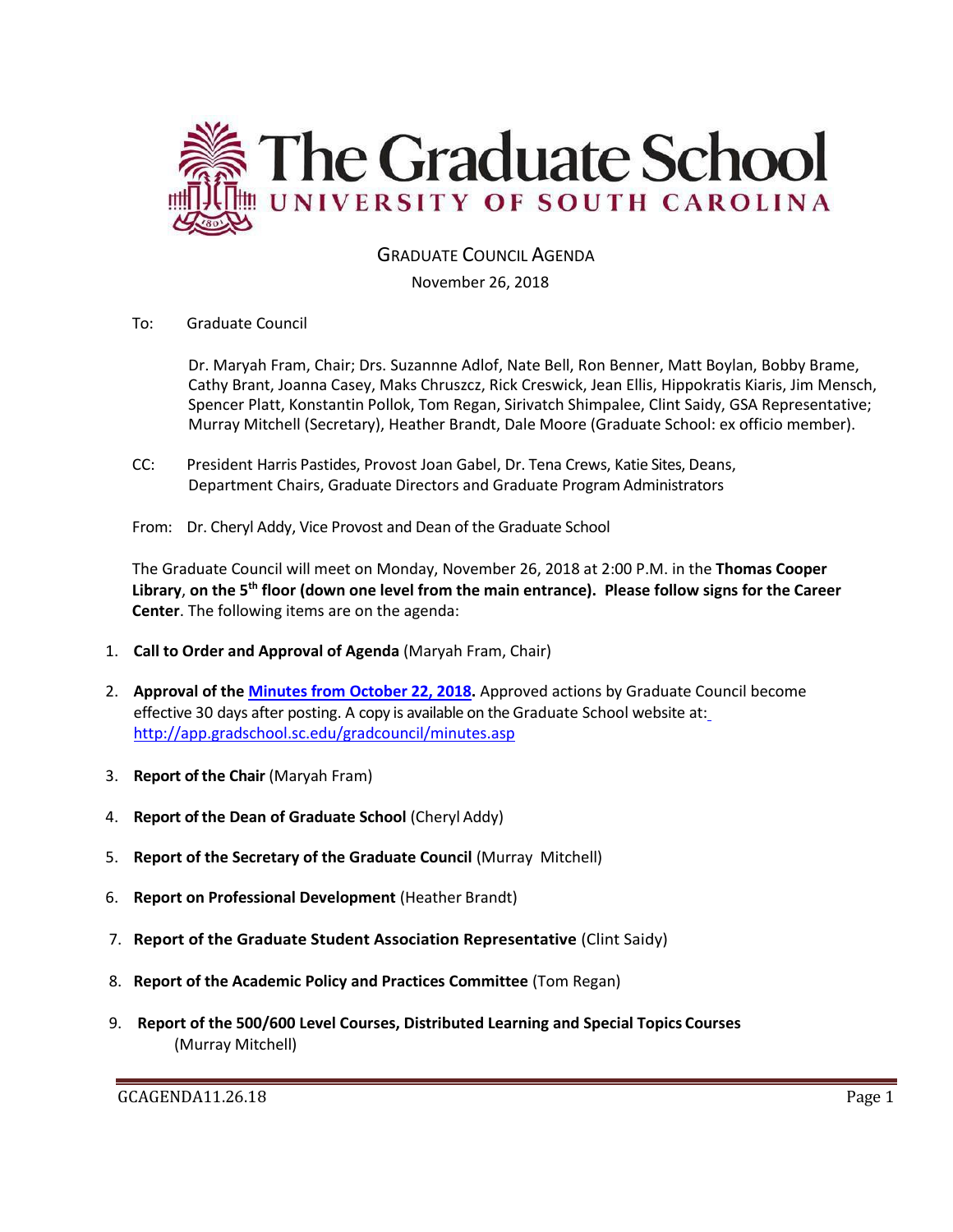This report is presented to Council for informational purposes only; no action is necessary.

### **500/600 Level Courses**

**ANTH 512** (3) Gender Issues in China (New Course Proposal: Spring 2019) **BIOL 543** (3) Comparative Physiology (Course Change Proposal: Fall 2019) **BMEN 547** (3) Immunoengineering (New Course Proposal: Spring 2019) **BMEN 565** (3) Advanced Biomechanics (New Course Proposal: Spring 2019) **CHEM 550** (3) Biochemistry (Course Change Proposal: Fall 2019) **CSCE 551** (3) Theory of Computation (Course Change Proposal: Fall 2019) **CSCE 557** (3) Introduction to Cryptography (Course Change Proposal: Fall 2019) **CSCE 561** (3) Numerical Analysis (Course Change Proposal: Fall 2019) **CSCE 594** (3) Strategic Management of Information Systems (New Course Proposal: Fall 2019) **ECHE 550** (3) Chemical-Process Dynamics and Control (Course Change Proposal: Fall 2019) **ELCT 510** (3) Photovoltaic Materials and Devices (Course Change Proposal: Fall 2019) **EMCH 509** (3) Computer-Aided Manufacturing (Course Change Proposal: Fall 2019) **ENVR 538** (3) Global Food Politics (New Course Proposal: Spring 2019) **EXSC 535** (3) Biomechanics of Human Movement (Course Change Proposal: Fall 2019) **FORL 598** (3) Special Topics in Global Film and Media (Carolina Core Modification Fall 2019) **GEOG 538** (3) Global Food Politics (New Course Proposal: Spring 2019) **GEOG 569** (3) International Development and the Environment (Course Change Proposal: Fall 2019) **GEOG 581** (3) Globalization and Cultural Questions (Carolina Core Modification Fall 2019) **GEOG 595** (1-6) Internship in Geography (Course Change Proposal: Fall 2019) **GEOL 500** (4-6) Field Geology (Course Change Proposal: Fall 2019) **HRTM 518** (3) Training and Development in the Hospitality Industry (Course Change Proposal: Fall 2019) **HRTM 550** (3) Theme Park and Attractions Management (New Course Proposal: Spring 2019) **HSPM 510** (3) Comparative Health Systems and Health System Efficiency, Effectiveness, Sustainability and Equity (New Course Proposal: Spring 2019) **IBUS 521** (3) Business Anthropology (Course Change Proposal: Fall 2019) **JOUR 595** (3) Domestic Study Away in Journalism and Mass Communications (New Course Proposal: Spring 2019) **JOUR 596** (3) Study Abroad in Journalism and Mass Communications (New Course Proposal: Spring 2019) **MGSC 594** (3) Strategic Management of Information Systems (Course Change Proposal: Fall 2019) **MUED 533** (2) Methods for String Instruction I (Course Change Proposal: Fall 2019) **MUED 551** (2) The Middle School Band (Course Change Proposal: Fall 2019) **MUED 568** (2) Organization and Administration of Music Programs (Course Change Proposal: Fall 2019) **MUSC 570** (2) Italian and Latin Diction (New Course Proposal: Spring 2019) **MUSC 578** (2) German and English Diction (Course Change Proposal: Fall 2019) **MUSC 579** (2) Italian and Latin Diction (New Course Proposal: Spring 2019) **PHIL 501** (3) British Empiricism (Course Change Proposal: Fall 2019) **PHIL 502** (3) Continental Rationalism (Course Change Proposal: Fall 2019) **PHIL 503** (3) Analytic Philosophy (Course Change Proposal: Fall 2019) **PHIL 504** (3) Phenomenology and Existentialism (Course Change Proposal: Fall 2019)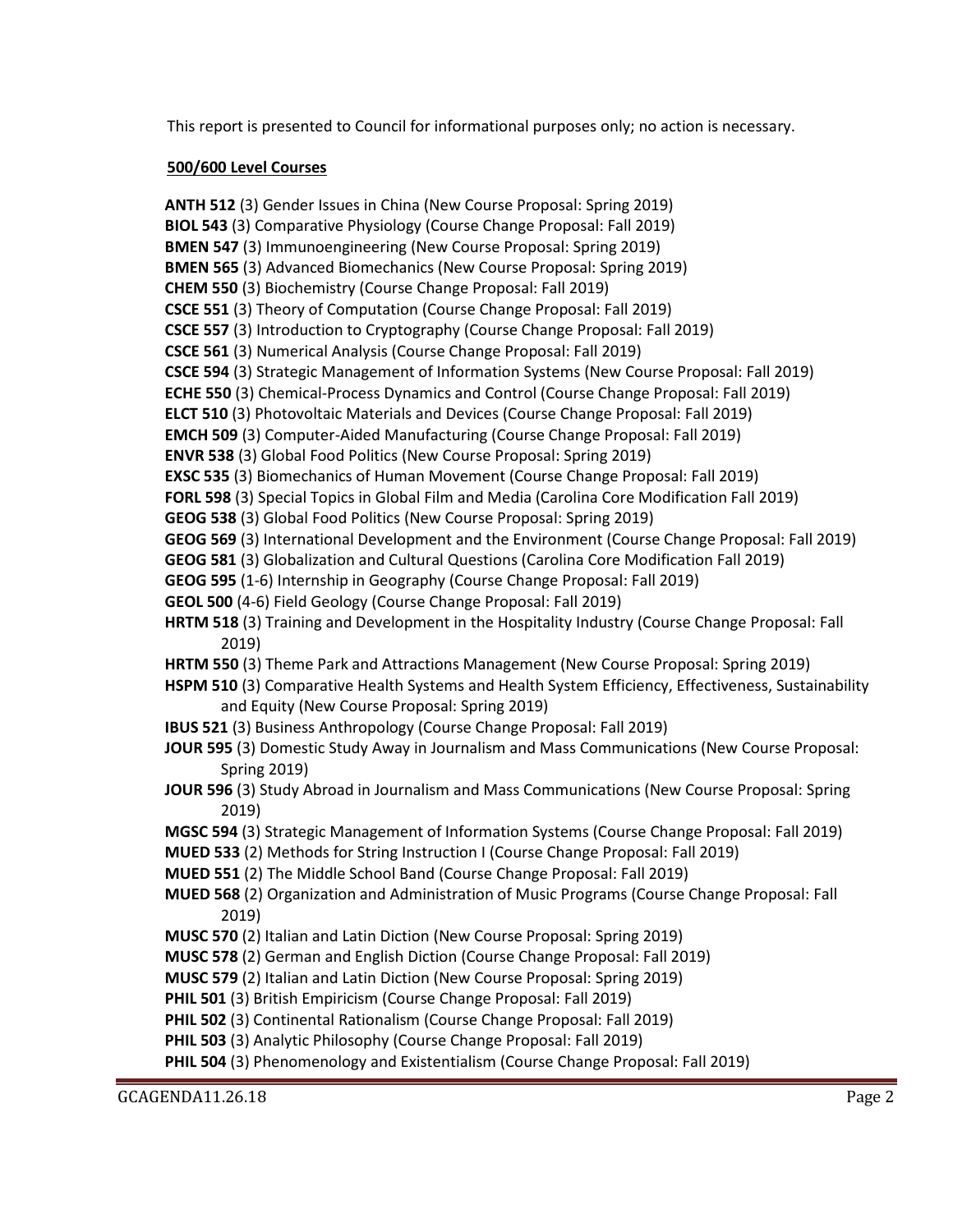**PHIL 505** (3) Plato (Course Change Proposal: Fall 2019) **PHIL 506** (3) Aristotle (Course Change Proposal: Fall 2019) **PHIL 507** (3) Medieval Philosophy (Course Change Proposal: Fall 2019) **PHIL 508** (3) Hume (Course Change Proposal: Fall 2019) **PHIL 509** (3) Kant (Course Change Proposal: Fall 2019) **PHIL 510** (3) Theory of Knowledge (Course Change Proposal: Fall 2019) **PHIL 511** (3) Symbolic Logic (Course Change Proposal: Fall 2019) **PHIL 512** (3) Philosophy of Science (Course Change Proposal: Fall 2019) **PHIL 513** (3) Philosophy of History (Course Change Proposal: Fall 2019) **PHIL 514** (3) Ethical Theory (Course Change Proposal: Fall 2019) **PHIL 515** (3) Philosophy of Religion (Course Change Proposal: Fall 2019) **PHIL 516** (3) Advanced Aesthetics (Course Change Proposal: Fall 2019) **PHIL 517** (3) Philosophy of Language (Course Change Proposal: Fall 2019) **PHIL 518** (3) Philosophy of the Social Sciences (Course Change Proposal: Fall 2019) **PHIL 519** (3) Metaphysics (Course Change Proposal: Fall 2019) **PHIL 520** (3) Philosophy of Mind (Course Change Proposal: Fall 2019) **PHIL 521** (3) Mathematical Logic (Course Change Proposal: Fall 2019) **PHIL 522** (3) Introduction to Semantics (Course Change Proposal: Fall 2019) **PHIL 523** (3) Advanced Topics in Logic (Course Change Proposal: Fall 2019) **PHIL 524** (3) Philosophy of Biology (Course Change Proposal: Fall 2019) **PHIL 526** (3) Hellenistic Philosophy (Course Change Proposal: Fall 2019) **PHIL 527** (3) Virtues, Acts, and Consequences (Course Change Proposal: Fall 2019) **PHIL 528** (3) Concepts of Evidence (Course Change Proposal: Fall 2019) **PHIL 532** (3) Social Justice (Course Change Proposal: Fall 2019) **PHIL 534** (3) Contemporary European Social Philosophy (Course Change Proposal: Fall 2019) **PHIL 536** (3) Language and Interpretation in Contemporary European Philosophy (Course Change Proposal: Fall 2019) **PHIL 540** (3) Renaissance Philosophy (Course Change Proposal: Fall 2019) **PHIL 550** (3) Health Care Ethics (Course Change Proposal: Fall 2019) **PSYC 503** (3) Psychology of Drug Use and Effects (Course Change Proposal: Fall 2019) **RETL 569** (3) Advanced Retail Promotion and Social Media Analytics (Course Change Proposal: Fall 2019) **SOWK 677** (3) Psychosocial Aspects of Health Care (Delete Existing Course: Fall 2019) **STAT 582** (3) Bayesian Networks and Decision Graphs (Course Change Proposal: Fall 2019) **STAT 587** (3) Big Data Analytics (Course Change Proposal: Fall 2019)

## **Distributed Learning Proposals**

**SOCY 540** (3) Sociology of Law (Course Change Proposal: Spring 2019) **SOWK 768** (3) Psychodiagnostics (Spring 2019)

## **Special Topics Courses**

**CSCE 790** (3) Advanced Topics in Probabilistic Graphical Models (Spring 2019) **CSCE 790** (3) Computer Systems Security (Spring 2019) **ELCT 559** (3) Integration of Distributed Energy Resources (Spring 2019)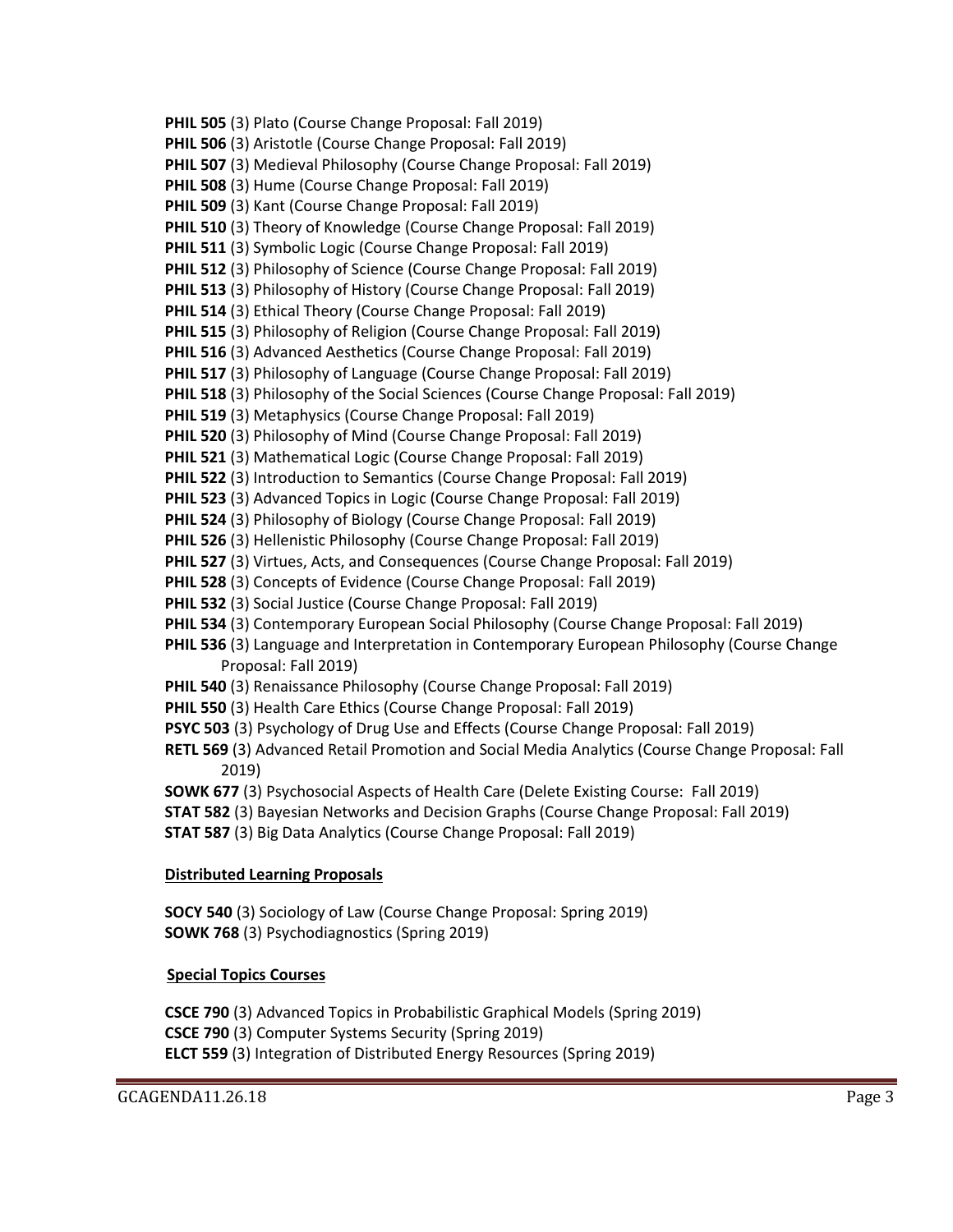**ENHS 793** (3) Environment and Women's Reproductive Health (Spring 2019) **MUED 726** (3) (Post) Minimalism (Spring 2019) **MUED 776** (3) Piano Teaching and Special Needs (Spring 2019) **MUED 793** (3) Sociology of Music Education (Spring 2019) **MUSC 744** (3) Introduction to Sound Studies (Spring 2019) **PHYT 777** (3) Health Promotion & Wellness in Physical Therapy (Summer 2019) **SOWK 768** (3) Psychodiagnostics (Spring 2019)

#### 10. **Associate Graduate Faculty Nominations** (Murray Mitchell)

| Name:    | Melissa Baker (PhD)                             |
|----------|-------------------------------------------------|
| Program: | Department of Instruction and Teacher Education |
| Term:    | Fall 2018 - Fall 2024                           |
| Name:    | Rachelle Curcio (PhD)                           |
| Program: | Department of Instruction and Teacher Education |
| Term:    | Fall 2018 - Fall 2024                           |
| Name:    | <b>Peter Duffy (EdD)</b>                        |
| Program: | Department of Instruction and Teacher Education |
| Term:    | Fall 2018 - Fall 2024                           |
| Name:    | <b>Jeffrey Eargle (PhD)</b>                     |
| Program: | Department of Instruction and Teacher Education |
| Term:    | Fall 2018 - Fall 2024                           |
| Name:    | Aisha Haynes (EdD)                              |
| Program: | Department of Instruction and Teacher Education |
| Term:    | Fall 2018 - Fall 2024                           |

#### 11. **Fellowships and Scholarships Committee** (Jean Ellis)

#### 12. **Report of Science, Math, and Related Professional Programs Committee** (Rick Creswick)

Below is a list of proposals reviewed by the Committee. Each curricular action can be viewed at this Public Agenda review site:

<https://www.sc.edu/programproposal/agenda/?id=56&code=GCO>

At this Public Agenda link, the individual proposals are not live-linked, but agenda items are listed in alphabetical order. To view the full proposals, GC members and Committee Chairs still need to go to the Committee Review site, and filter for "Committees", then for the "Committee" called "Added to Grad Council agenda."

• **BIOL 752** (3) Marine Biogeochemistry, Arts and Sciences, CCP: Fall 2019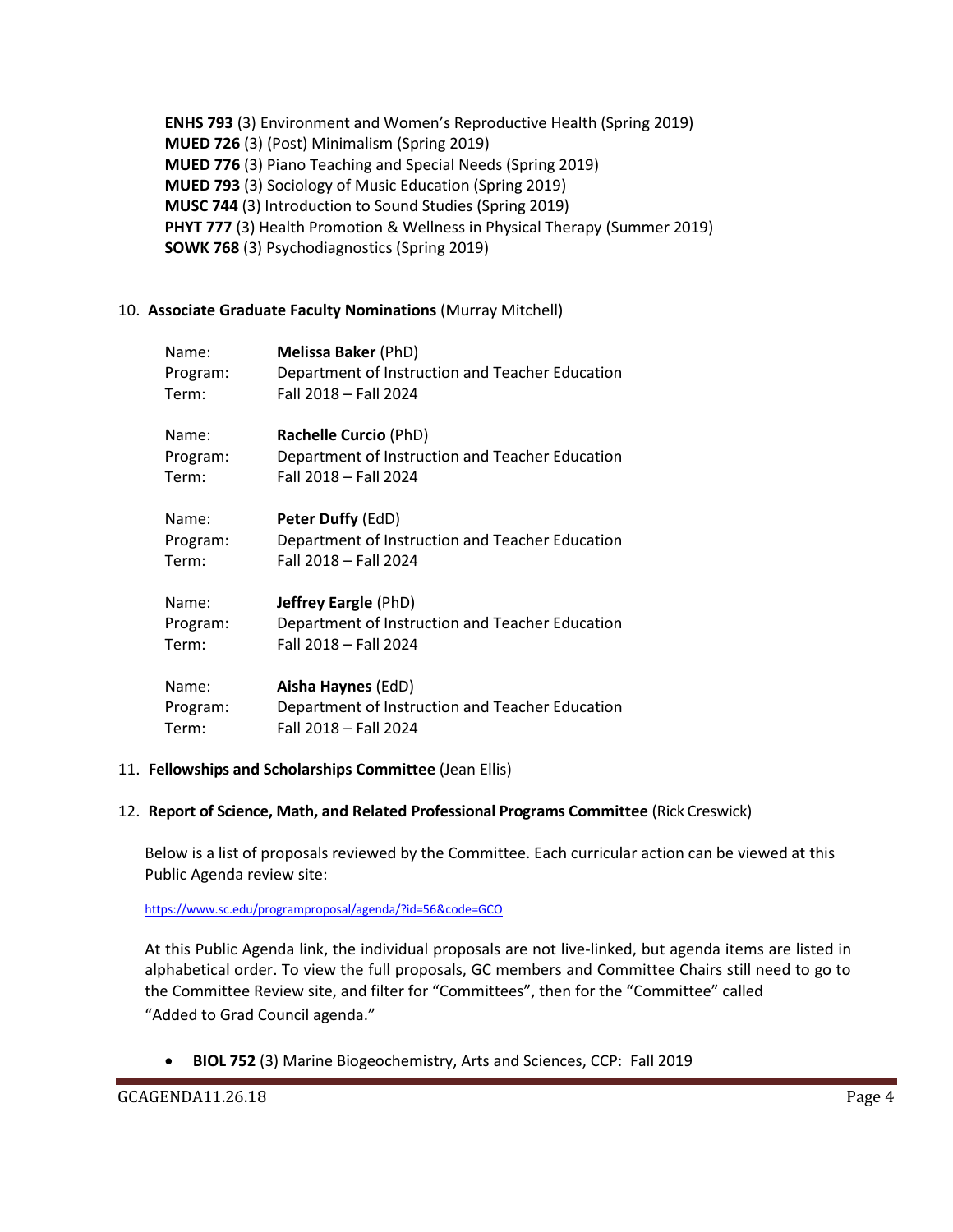- **BIOL 768** (4) Ecological Modeling and Environmental Planning, Arts and Sciences, CCP: Fall 2019
- **BIOS 746** (1) Introduction to Complex Survey Data Analysis, Public Health, NCP: Spring 2019
- **BIOS 755** (3) Introduction to Longitudinal Data Analysis, Public Health, CCP: Fall 2019
- **BIOS 770** (3) Applied Longitudinal Data Analysis, Public Health, CCP: Fall 2019
- **BMSC 752** (1) Medical Law and Ethics, Medicine, CCP: Fall 2019
- **COMD 709** (1 3) Laryngectomy Clinical Management, Public Health, CCP: Fall 2019
- **COMD 735** (2) Counseling in Speech-Language Pathology, Public Health, CCP: Fall 2019
- **COMD 738** (2) The Speech Pathologist's Role in Working with Children w/Autism Spectrum Disorders, PH, CCP: Fall 2019
- **CSCE Major / Degree Program,** Ph.D. in Computer Science, Engineering & Computing, Change to Existing Program: Fall 2019
- **EPBO Major / Degree Program**, MSPH in Biostatistics, Public Health, Change to Existing Program: Fall 2019
- **HSPM Dual Degree Program**, HSPM / PA, MPH / MPA, Public Health, Change to Existing Program: Fall 2019
- **NURS Academic Certificate,** Advanced Practice Nursing, Certificate, Nursing, Change to Existing Program: Fall 2019
- **NURS Major / Degree Program**, Nursing Practice, DNP, Nursing, Change to Existing Program: Fall 2019
- **NURS 783** (3) Clinical Project Immersion & Proposal Development, Nursing, NCP: Fall 2019
- **STAT 771** (3) Applied Longitudinal Data Analysis, Arts and Sciences, CCP: Fall 2019

# 13. **R**epor**t of the Humanities, Social Sciences, Education, and Related Professional Programs Committee**  (Cathy Brant)

Below is a list of proposals reviewed by the Committee. Each curricular action can be viewed at this Public Agenda review site:

# <https://www.sc.edu/programproposal/agenda/?id=56&code=GCO>

At this Public Agenda link, the individual proposals are not live-linked, but agenda items are listed in alphabetical order. To view the full proposals, GC members and Committee Chairs still need to go to the Committee Review site, and filter for "Committees", then for the "Committee" called "Added to Grad Council agenda."

- **ANTH Major / Degree Program**, Anthropology, M.A., Arts and Sciences, Change to Existing Program: Fall 2019
- **ANTH 706** (3) Engendering Global Capitalism, Arts and Sciences, NCP: Spring 2019
- **CPLT 701** (3) Classics of Western Literary Theory, Arts and Sciences, CCP: Fall 2019
- **EDTE 742** (3) Practicum in Project-based Learning, Education, NCP: Spring 2019
- **HRSM 788** (3) Applied Research in Hospitality, Retail, and Sport Management, HRSM, CCP: Fall 2019
- **HRTM Major / Degree Program**, International Hospitality and Tourism Management, M.I.H.T.M., HRSM, Change to Existing Program: Fall 2019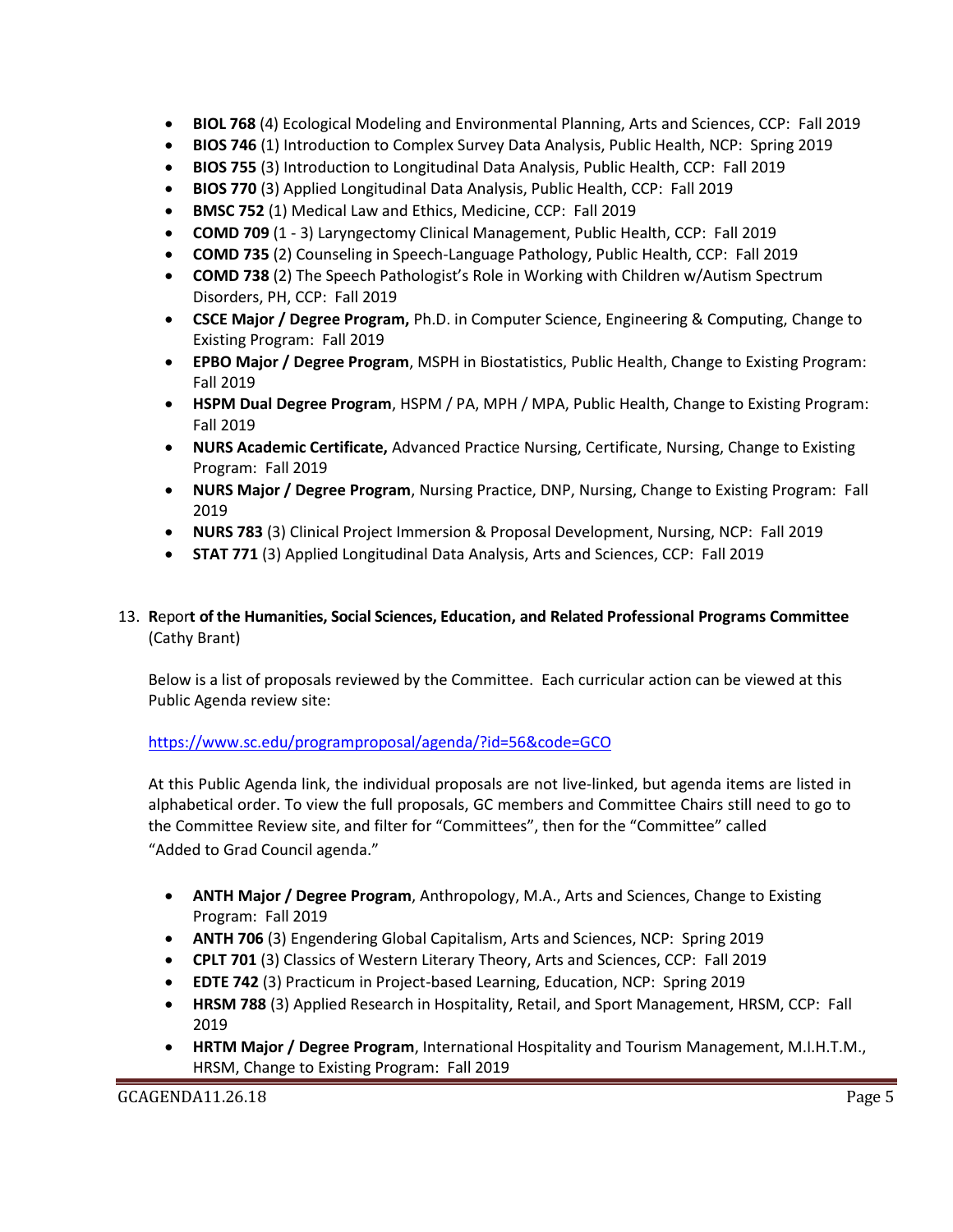- **INTB Dual Degree Program**, Ph.D. Dual Degree in Business Administration: USC / Tecnologico de Monterrey EGADE Business School, Business, New Program: Fall 2019
- **INTB Academic Certificate,** Global Strategy Certificate, Business, Change to Existing Program: Fall 2019
- **INTB Dual Degree Program**, Ph.D. Dual Degree in Business Administration: USC / Universidad de Chile (FEN), Business, New Program: Fall 2019
- **JOUR 772** (3) Seminar in Health, Science, and the Media, Information & Communications, CCP: Fall 2019
- **LANG Major / Degree Program,** Foreign Language MAT, Arts and Sciences, Change to Existing Program: Fall 2019
- **MUSC Major / Degree Program,** DMA in Composition, Music**,** Change to Existing Program: Fall 2019
- **MUSC 721** (3) Tonality in the Twentieth Century, Music, NCP: Spring 2019
- **PEAT Major / Degree Program**, PhD in Physical Education, Education, Change to Existing Program: Fall 2019
- **PEDU 751** (3) Principles of Adapted Sport Coaching, Education, NCP: Spring 2019
- **POLI 708** (3) Women in American Politics, Arts and Sciences, CCP: Fall 2019
- **RFMR Major / Degree Program**, Retailing, M.R., HRSM, Change to Existing Program: Fall 2019
- **SOWK Academic Certificate**, Social and Behavioral Health with Military Members, Veterans, and Military Families, Social Work, Change to Existing Program: Fall 2019
- **SOWK Academic Certificate**, Drug and Addiction Studies, Social Work, Change to Existing Program: Fall 2019
- **SOWK Dual Degree Program**, Social Work / Law, MSW / JD, Social Work, Change to Existing Program: Fall 2019
- **SOWK Dual Degree Program**, Public Administration / Social Work, MPA / MSW, Social Work, Change to Existing Program: Fall 2019
- **SOWK Dual Degree Program**, Social Work / HPEB, MSW / MPH, Social Work, Change to Existing Program: Fall 2019
- **SOWK 710**, Foundations of Social Work Practice in Groups, Social Work, Delete an Existing Course: Fall 2019
- **SOWK 735,** Advanced Social Work Practice with Organizations and Communities: Social Planning, Social Work, Delete an Existing Course: Fall 2019
- **SOWK 741**, Social Welfare Problems and Policies, Social Work, Delete an Existing Course: Fall 2019
- **SOWK 744** (3) Grant Writing, Social Work, NCP: Spring 2019
- **SOWK 749** (3) Evidence Based Parenting Interventions for Child and Adolescent Social, Emotional, and Behavioral Ch, Social Work, NCP: Spring 2019
- **SOWK 753**, Ethics and the Health Sciences, Social Work, Delete an Existing Course: Fall 2019
- **SOWK 757**, Seminar on Social Work Education and Human Services in Another Nation, Social Work, Delate an Existing Course: Fall 2019
- **SOWK 759** (3) Psychopathology and Psychodiagnostics for Social Work Practice with Children and Adolescents, Social Work, NCP: Spring 2019
- **SOWK 760** (3) Psychopathology for Social Work Practice, Social Work, CCP: Fall 2019
- **SOWK 773**, Social Work Intervention with Older Adults, Social Work, Delete an Existing Course: Fall 2019
- **SOWK 777** (3) Advanced Theory for Social Work Practice, Social Work, CCP: Fall 2019